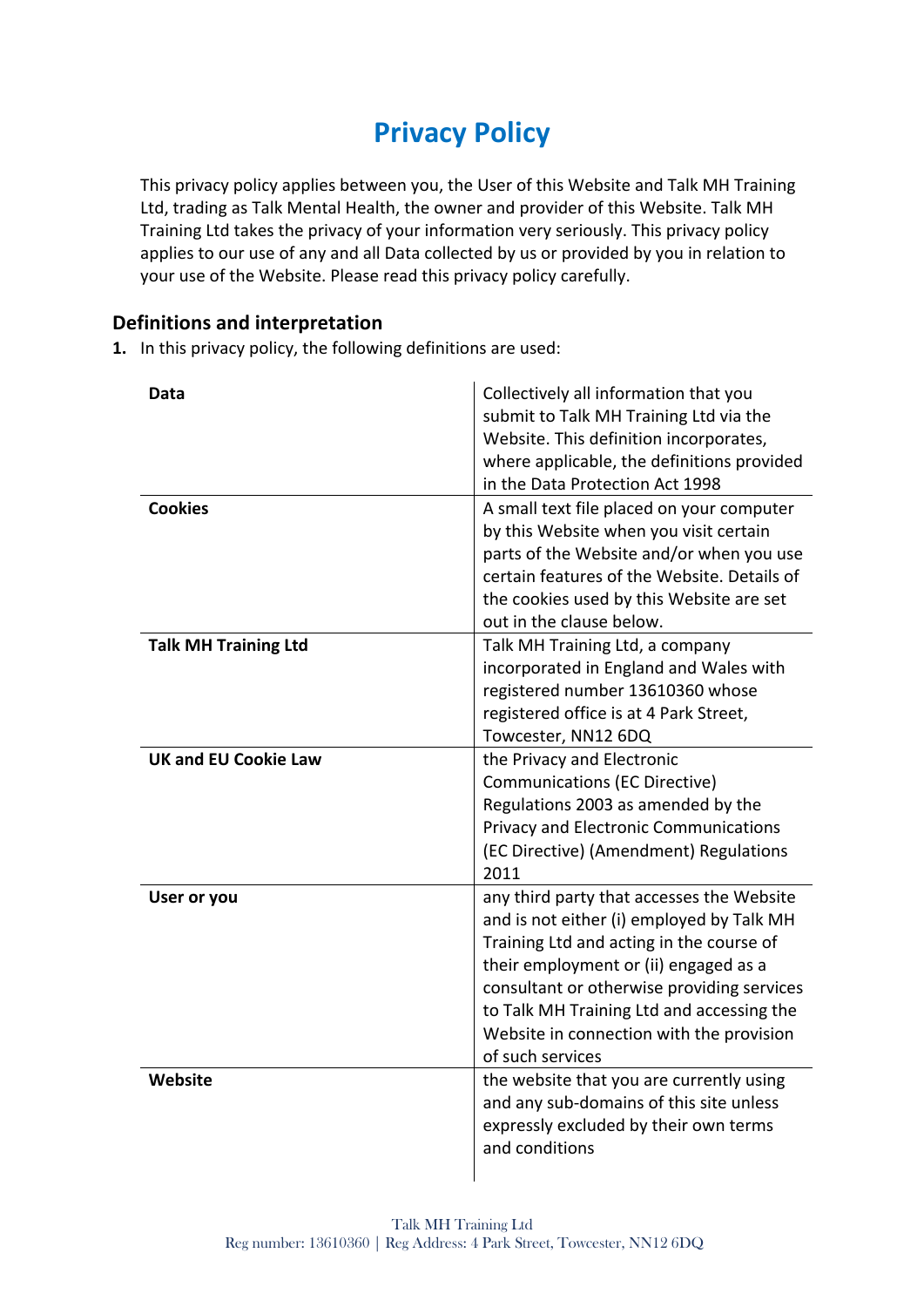- 2. In this privacy policy, unless the context requires a different interpretation**:**
	- a) the singular includes the plural and vice versa.
	- b) references to sub-clauses, clauses, schedules or appendices are to sub-clauses, clauses, schedules or appendices of this privacy policy.
	- c) a reference to a person includes firms, companies, government entities, trusts and partnerships.
	- d) "including" is understood to mean "including without limitation".
	- e) reference to any statutory provision includes any modification or amendment of it.
	- f) The headings and sub-headings do not form part of this privacy policy

## **Scope of this privacy policy**

3. This privacy policy applies only to the actions of Talk MH Training Ltd and Users with respect to this Website. It does not extend to any websites that can be accessed from this Website including, but not limited to, any links we may provide to social media websites.

## **Data collected**

- 4. We may collect the following Data, which includes personal Data, from you:
	- a) Name
	- b) Contact Information such as email addresses and telephone numbers.
	- c) in each case, in accordance with this privacy policy.

## **Our use of Data**

- 5. For purposes of the Data Protection Act 1998, Talk MH Training Ltd is the "data controller".
- 6. We will retain any Data you submit for 12 months.
- 7. Unless we are obliged or permitted by law to do so, and subject to any third-party disclosures specifically set out in this policy, your Data will not be disclosed to third parties. This includes our affiliates and / or other companies within our group.
- 8. All personal Data is stored securely in accordance with the principles of the Data Protection Act 1998. For more details on security see the clause below (Security).
- 9. Any or all of the above Data may be required by us from time to time in order to provide you with the best possible service and experience when using our Website. Specifically, Data may be used by us for the following reasons:
	- a) internal record keeping.
	- b) improvement of our products / services.
	- c) transmission by email of promotional materials that may be of interest to you.
	- d) in each case, in accordance with this privacy policy.

## **Third party websites and services**

10. Talk MH Training Ltd may, from time to time, employ the services of other parties for dealing with certain processes necessary for the operation of the Website. The providers of such services do not have access to certain personal Data provided by Users of this Website.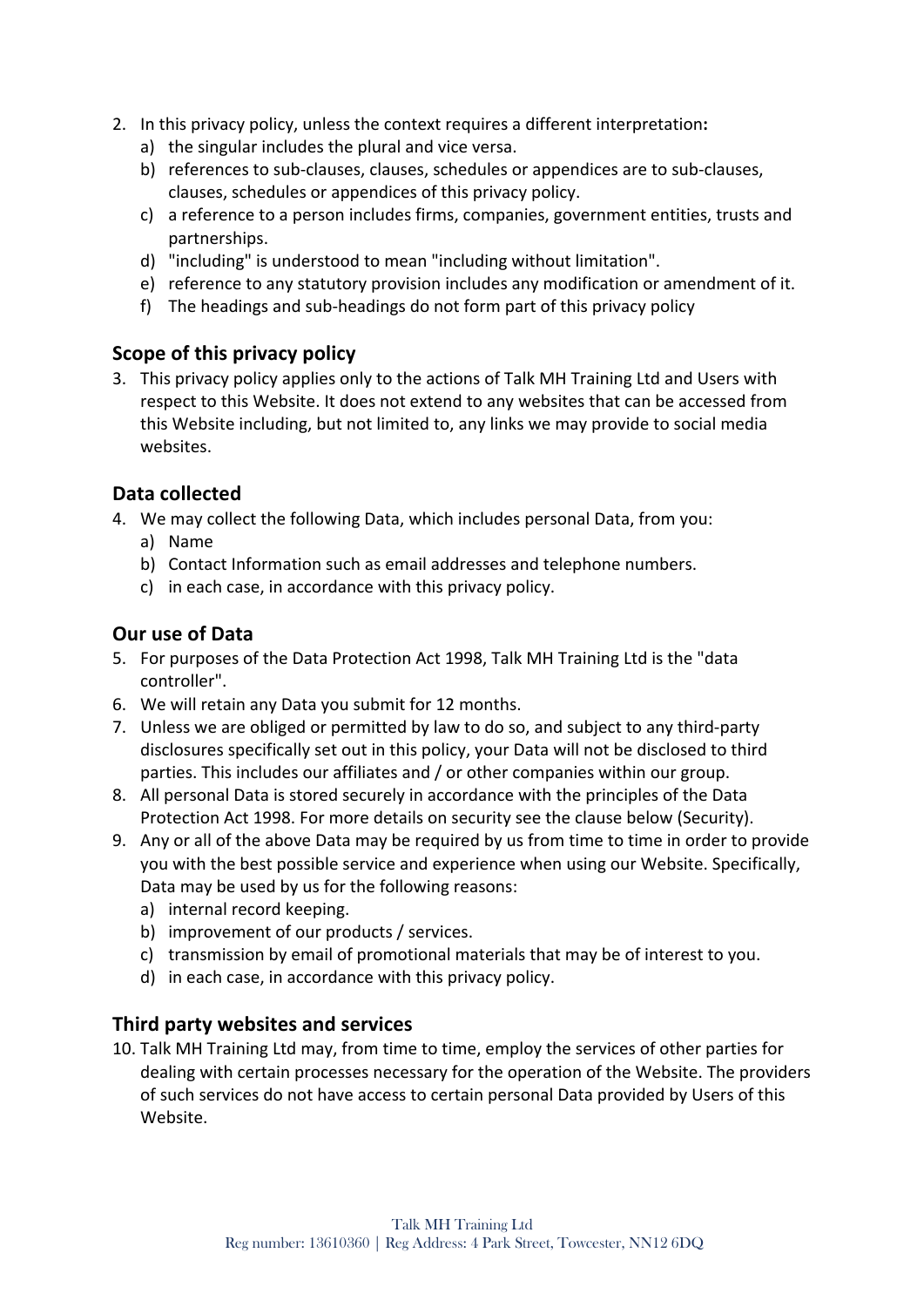# **Links to other websites**

11. This Website may, from time to time, provide links to other websites. We have no control over such websites and are not responsible for the content of these websites. This privacy policy does not extend to your use of such websites. You are advised to read the privacy policy or statement of other websites prior to using them.

# **Changes of business ownership and control**

- 12. Talk MH Training Ltd may, from time to time, expand or reduce our business and this may involve the sale and/or the transfer of control of all or part of Talk MH Training Ltd. Data provided by Users will, where it is relevant to any part of our business so transferred, be transferred along with that part and the new owner or newly controlling party will, under the terms of this privacy policy, be permitted to use the Data for the purposes for which it was originally supplied to us.
- 13. We may also disclose Data to a prospective purchaser of our business or any part of it.
- 14. In the above instances, we will take steps with the aim of ensuring your privacy is protected.

## **Controlling use of your Data**

- 15. Wherever you are required to submit Data, you will be given options to restrict our use of that Data. This may include the following:
- 16. use of Data for direct marketing purposes; and
- 17. sharing Data with third parties.

## **Functionality of the Website**

- 18. To use all features and functions available on the Website, you may be required to submit certain Data.
- 19. You may restrict your internet browser's use of Cookies. For more information see the clause below (Cookies).

#### **Accessing your own Data**

20. You have the right to ask for a copy of any of your personal Data held by Talk MH Training Ltd (where such Data is held).

#### **Security**

- 21. Data security is of great importance to Talk MH Training Ltd and to protect your Data we have put in place suitable physical, electronic and managerial procedures to safeguard and secure Data collected via this Website.
- 22. If password access is required for certain parts of the Website, you are responsible for keeping this password confidential.
- 23. We endeavour to do our best to protect your personal Data. However, transmission of information over the internet is not entirely secure and is done at your own risk. We cannot ensure the security of your Data transmitted to the Website.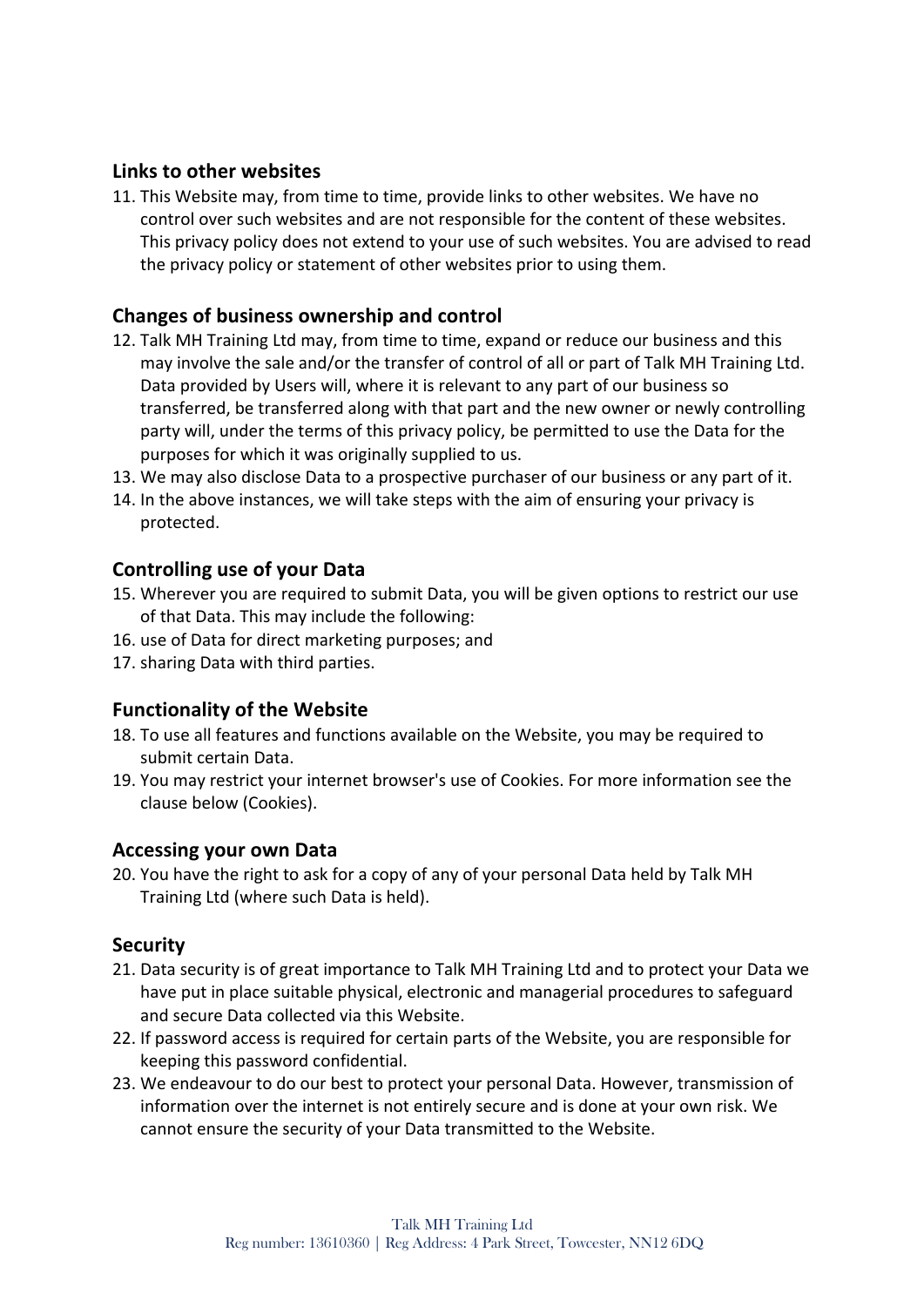# **Cookies**

- 24. This Website may place and access certain Cookies on your computer. Talk MH Training Ltd uses Cookies to improve your experience of using the Website and to improve our range of products and services. Talk MH Training Ltd has carefully chosen these Cookies and has taken steps to ensure that your privacy is protected and respected at all times.
- 25. All Cookies used by this Website are used in accordance with current UK and EU Cookie Law.
- 26. Before the Website places Cookies on your computer, you will be presented with a message bar requesting your consent to set those Cookies. By giving your consent to the placing of Cookies, you are enabling Talk MH Training Ltd to provide a better experience and service to you. You may, if you wish, deny consent to the placing of Cookies; however certain features of the Website may not function fully or as intended.
- 27. This Website may place the following Cookies:
- 28. Type of Cookie Purpose Strictly necessary cookies. These are cookies that are required for the operation of our website. They include, for example, cookies that enable you to log into secure areas of our website, use a shopping cart or make use of e-billing services. Analytical/performance cookies. They allow us to recognise and count the number of visitors and to see how visitors move around our website when they are using it. This helps us to improve the way our website works, for example, by ensuring that users are finding what they are looking for easily. Functionality cookies. These are used to recognise you when you return to our website. This enables us to personalise our content for you, greet you by name and remember your preferences (for example, your choice of language or region).
- 29. You can choose to enable or disable Cookies in your internet browser. By default, most internet browsers accept Cookies, but this can be changed. For further details, please consult the help menu in your internet browser.
- 30. You can choose to delete Cookies at any time; however, you may lose any information that enables you to access the Website more quickly and efficiently including, but not limited to, personalisation settings.
- 31. It is recommended that you ensure that your internet browser is up-to-date and that you consult the help and guidance provided by the developer of your internet browser if you are unsure about adjusting your privacy settings.

# **General**

- 32. You may not transfer any of your rights under this privacy policy to any other person. We may transfer our rights under this privacy policy where we reasonably believe your rights will not be affected.
- 33. If any court or competent authority finds that any provision of this privacy policy (or part of any provision) is invalid, illegal or unenforceable, that provision or part-provision will, to the extent required, be deemed to be deleted, and the validity and enforceability of the other provisions of this privacy policy will not be affected.
- 34. Unless otherwise agreed, no delay, act or omission by a party in exercising any right or remedy will be deemed a waiver of that, or any other, right or remedy.